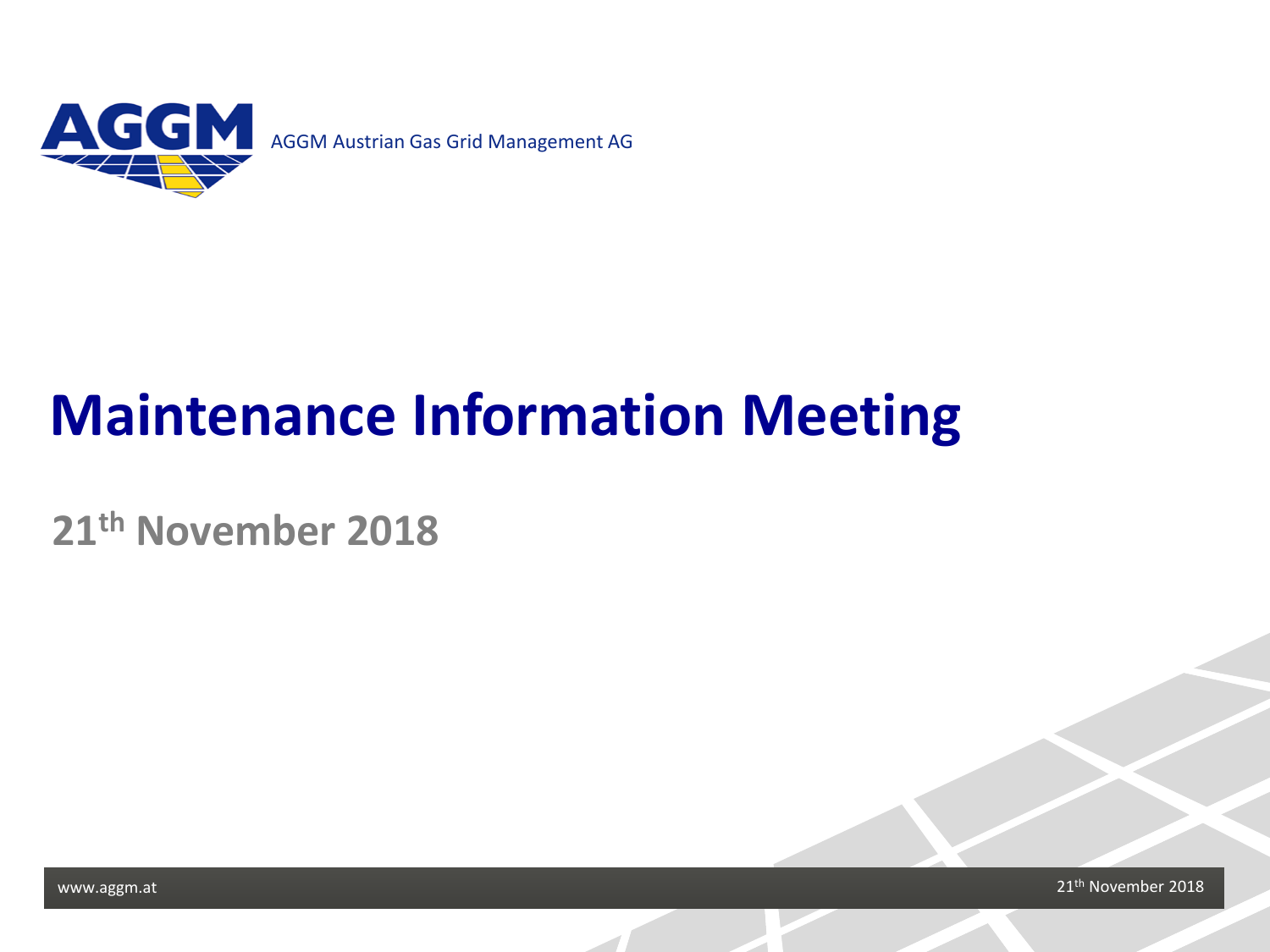## **Principles of Maintenance Coordination**

Review Maintenance Coordination 2018

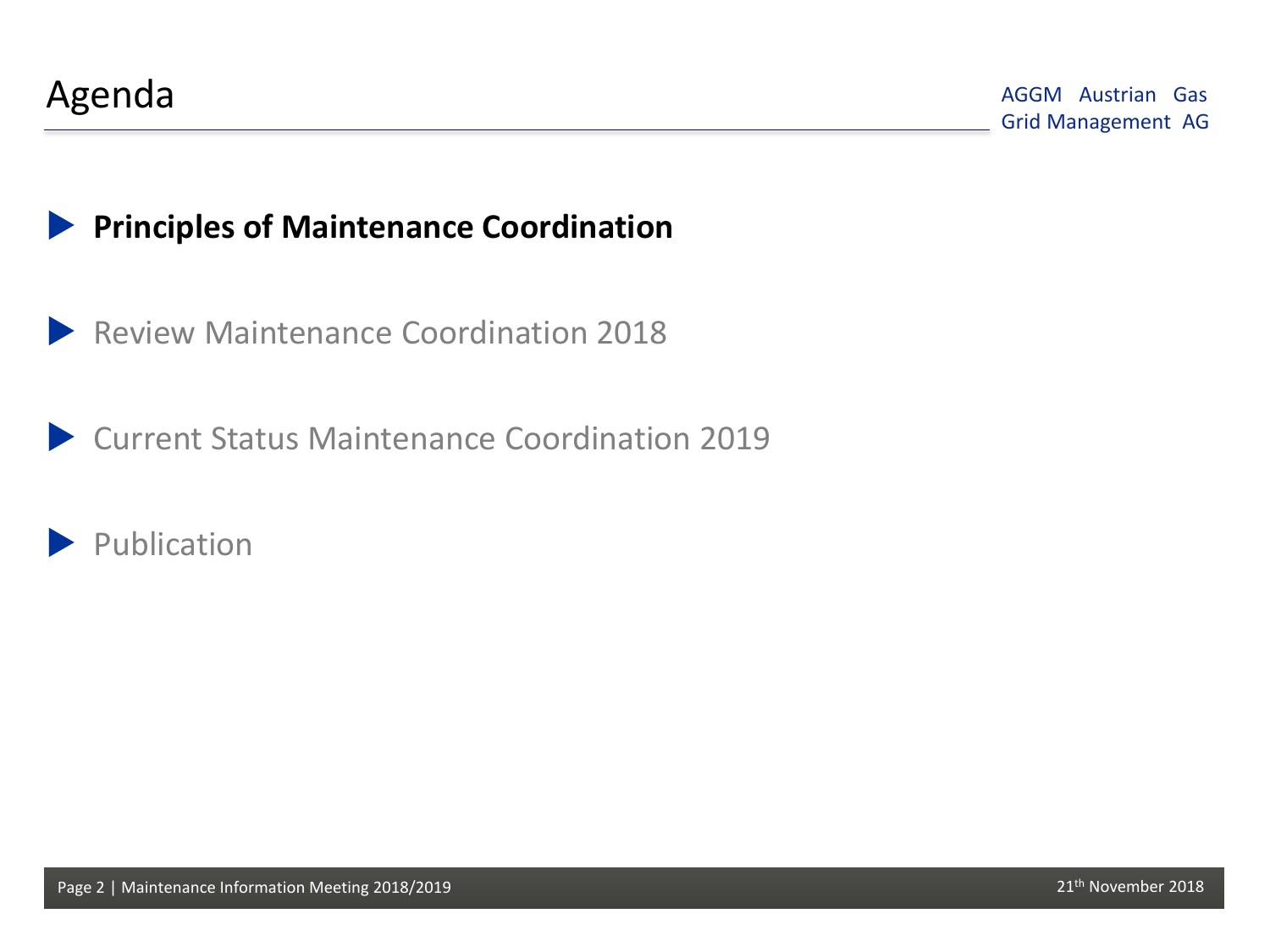- *[MAM]* coordinate*[s]* maintenance of the transmission and distribution network *[…]* such that the impact on system users is kept as small as possible *Sec. 14. (1) 11. Natural Gas Act*
- *[DAM]* coordinate*[s]* maintenance of the distribution pipeline systems listed in Annex 1 such that the impact on network users is kept as small as possible *Sec. 18. (1) 28. Natural Gas Act*
	- Regulation (EU) No. 1227/2011 (REMIT)
- ACER Manual of Procedures on *[…]* and inside information reporting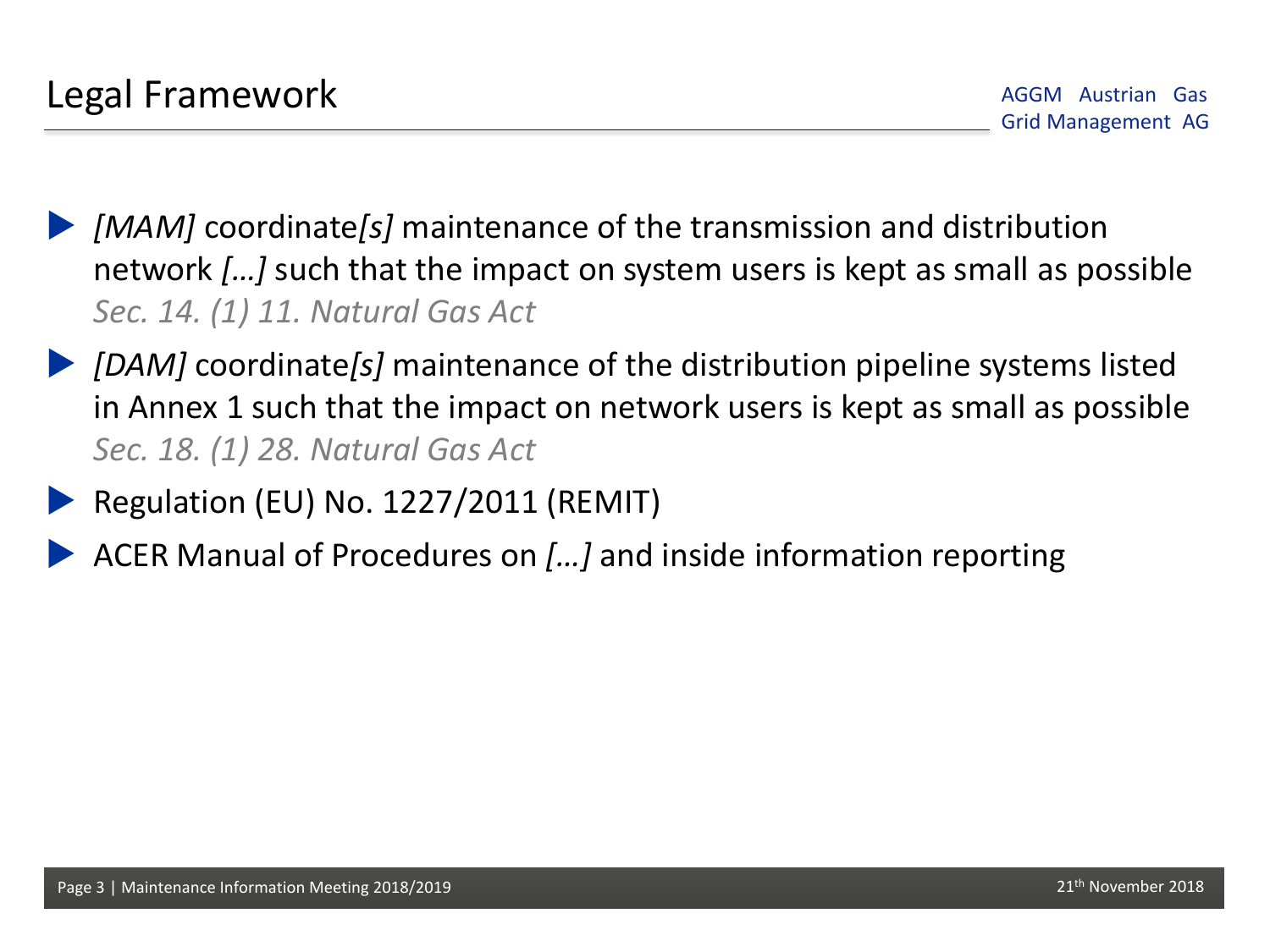- Securing end consumer demand
- No unplanned restrictions of operation due to maintenance measures
- Prevention and/or minimization of capacity restrictions for balance groups
- Optimizing necessary operative restrictions
	- Simultaneous execution of maintenance activities, which do not add up operative implications
	- **Dissolving maintenance activities, which otherwise would add up their operative** implications
- Transparent publication and information of the market participants pursuant to the REMIT provisions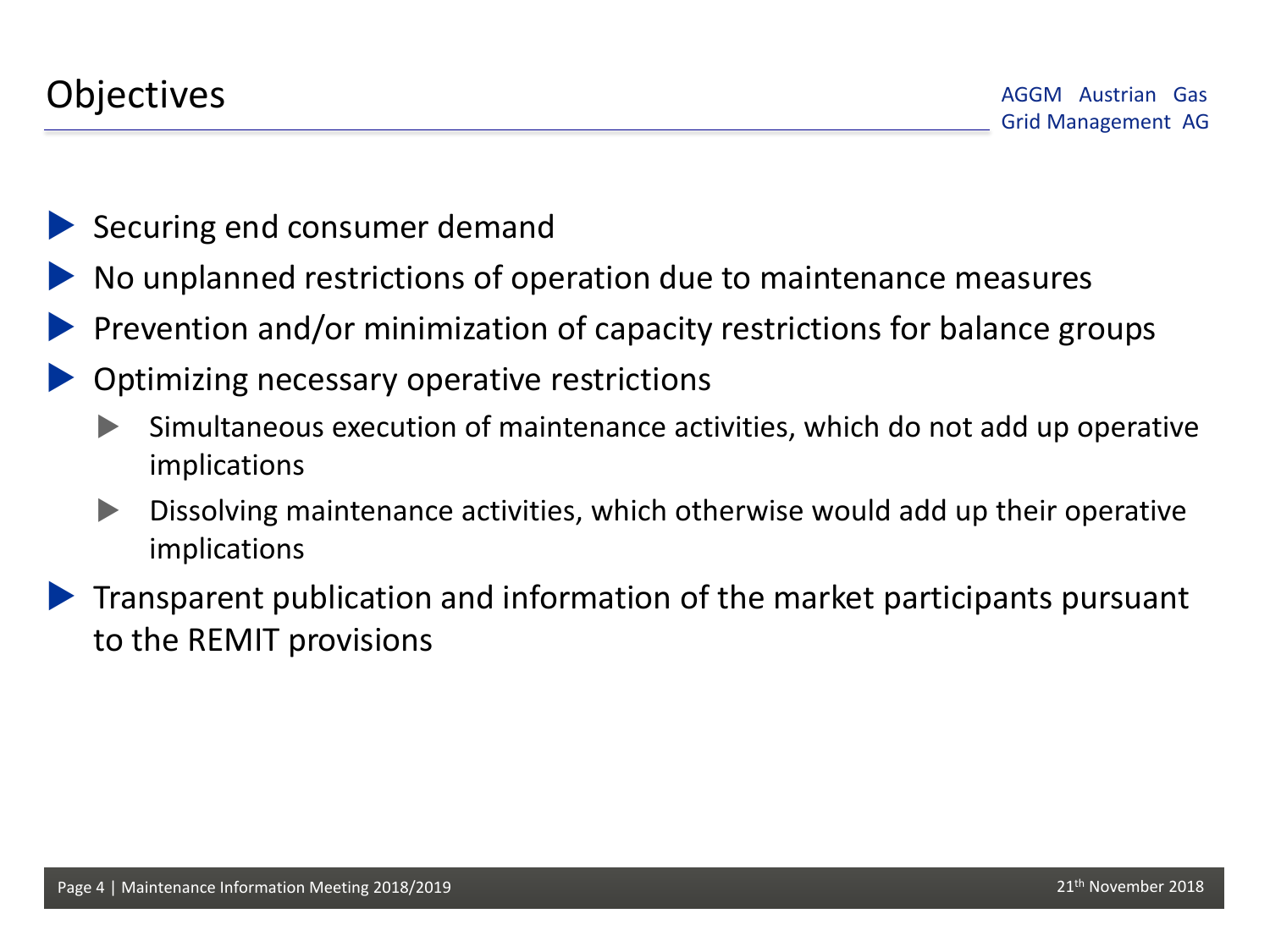

Annual planning for following year by November  $-$  Publication of "Integrated Annual Maintenance Plan" (IAMP) by AGGM

### Planning/updates during the year:

- Including new/updated projects and measures Update of IAMP
- Ongoing tracking of execution and completion of the maintenance activities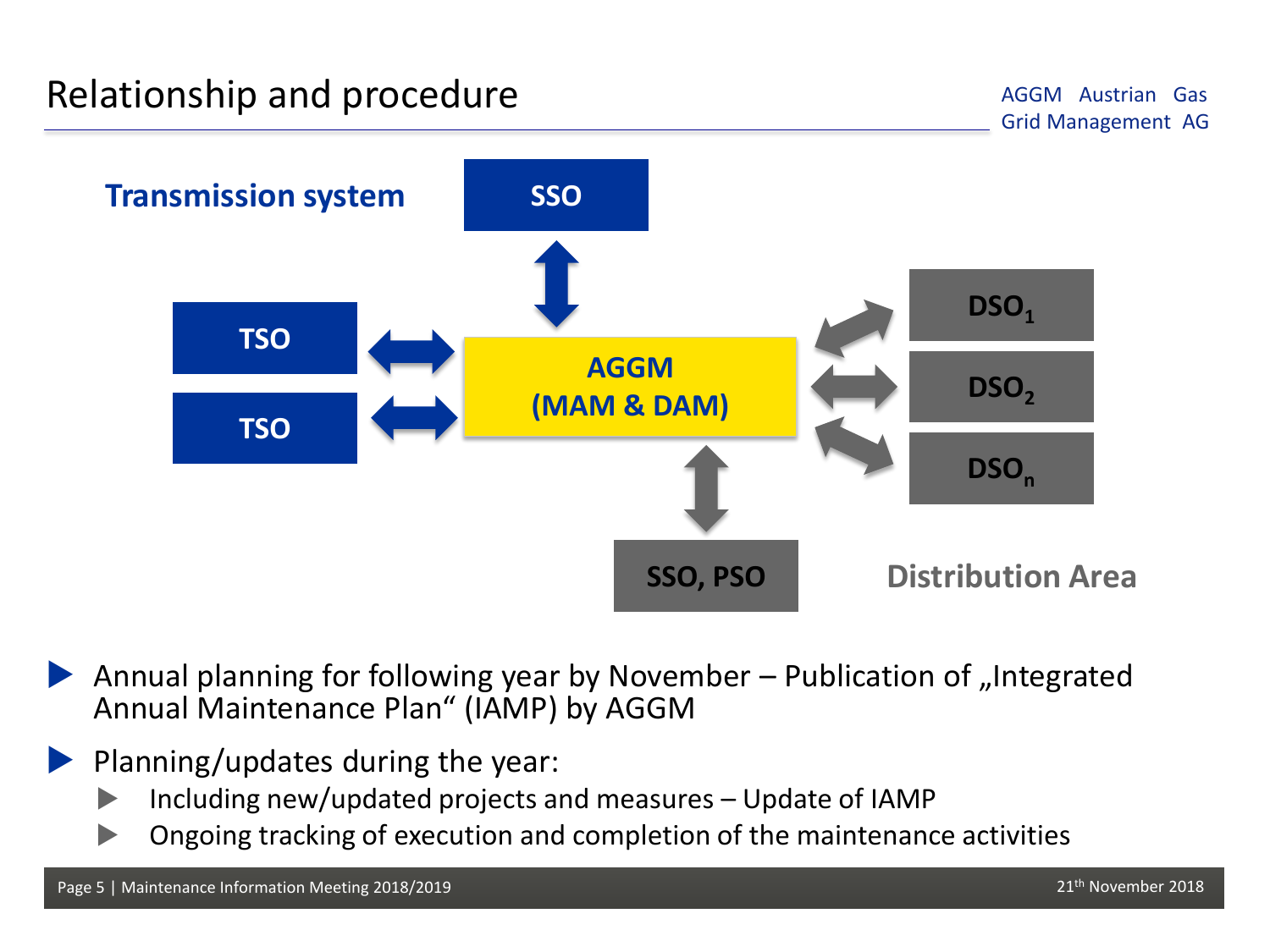#### Transmission System

- 
- 
- 
- 
- 
- 
- Distribution System
	-
	-
	-
- 
- 
- 
- $\blacktriangleright$  1<sup>st</sup> August 2.5 AGGM sends questionnaires to TSOs & SSOs
	- 5<sup>th</sup> September Questionnaires return to AGGM
	- 20<sup>th</sup> September 1<sup>st</sup> Integrated Annual Maintenance Plan (IAMP) draft to TSOs & SSOs
	- 1<sup>st</sup> week in October Coordination meeting with TSOs & SSOs
	- 15<sup>th</sup> October 2<sup>nd</sup> IAMP draft to TSOs & SSOs
	- 15<sup>th</sup> November Publication of maintenance activities of the following year by TSOs
- **1st September AGGM sends questionnaires to DSOs & SSOs** 
	- 30th September Questionnaires return to AGGM
	- October: (bilateral) coordination meetings with DSOs & SSOs (if necessary)
- November **AGGM Publication of one single IAMP**
- 21<sup>th</sup> November 2018 Maintenance Information Meeting
- During calendar year Regular IAMP adaptions minimum 4 weeks (distribution) or 42 days (transmission) in advance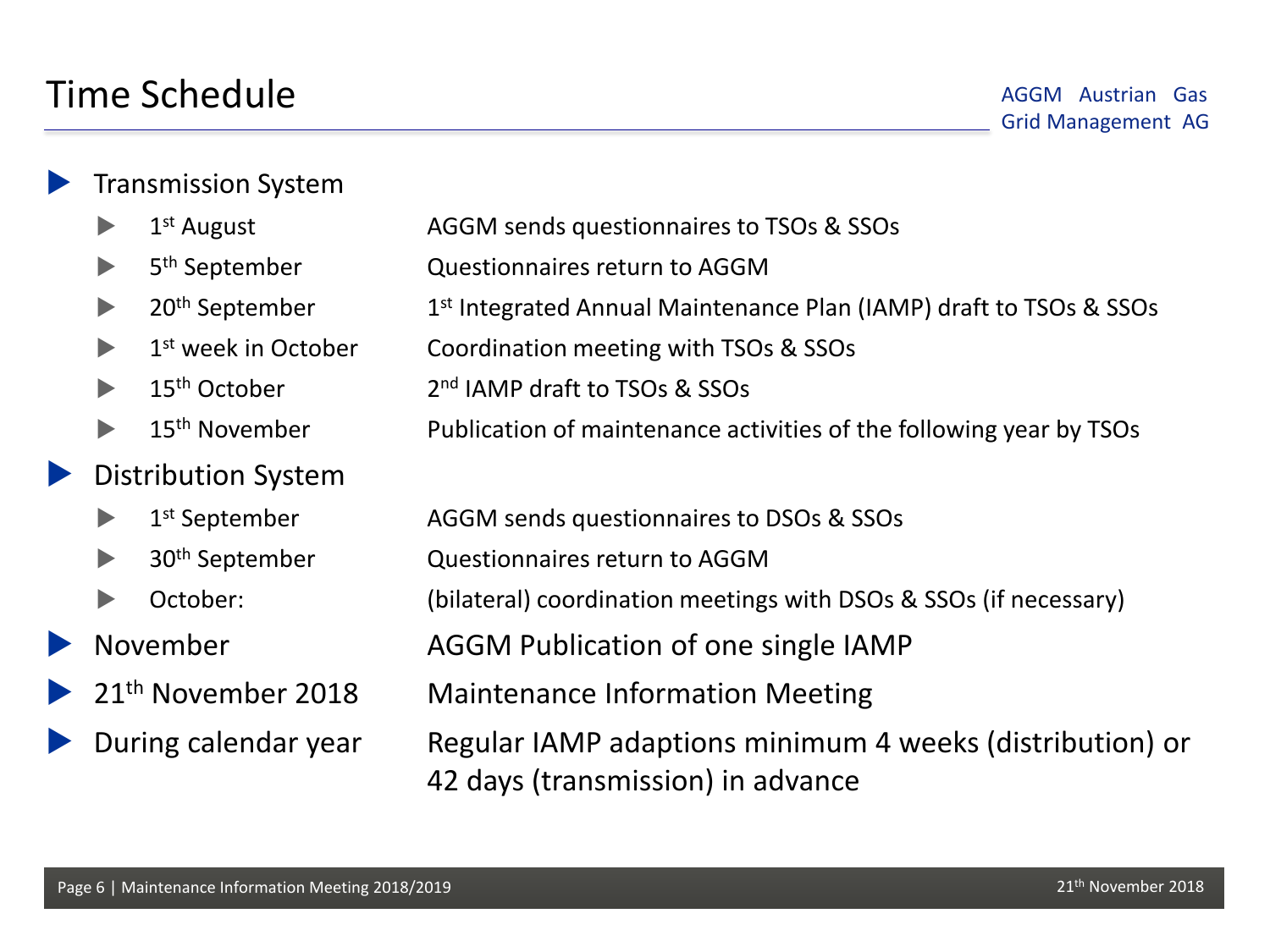- Asset owners are obliged to publish insider information concerning planned maintenance activities via REMIT and ACER compliant publications
	- TSOs in Austria publish planned capacity reductions via ENTSOG Transparency Platform and on their website
	- SSOs and PSOs in Austria publish planned capacity reductions via individual platforms an on their website
	- TSOs, SSOs and PSOs in Austria publish UMMs via individual platforms within OMV convergence on CEGH REMIT platform for the future
- AGGM publishes
	- $\blacktriangleright$  the IAMP on its website\*
	- UMMs via the CEGH REMIT platform\*\* from end of November 2018 onwards (NEW!)
	- <https://www.aggm.at/en/network-information/maintenance-coordination>
	- \*\* <https://www.gashub.at/remit>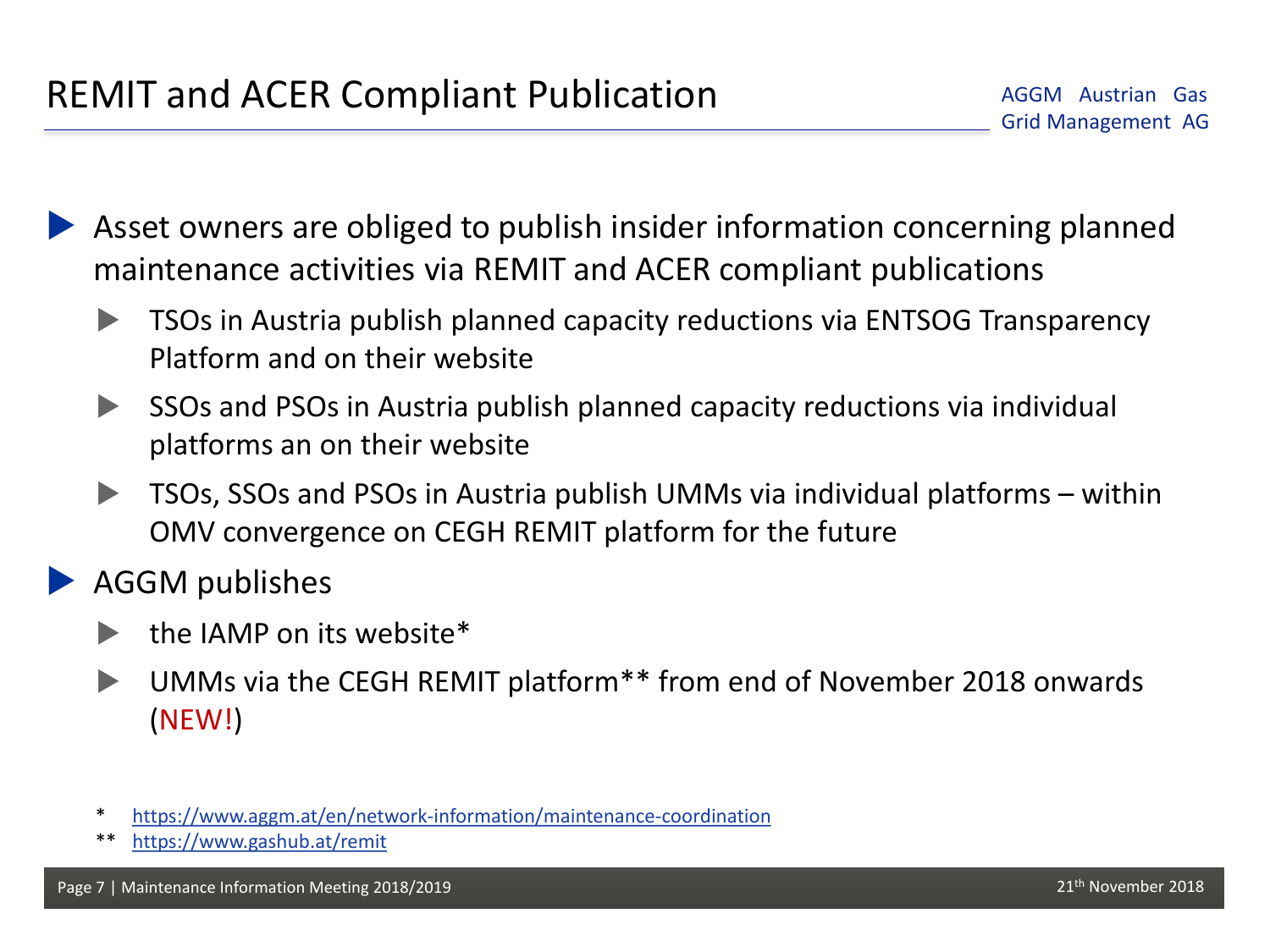

### **Review Maintenance Coordination 2018**

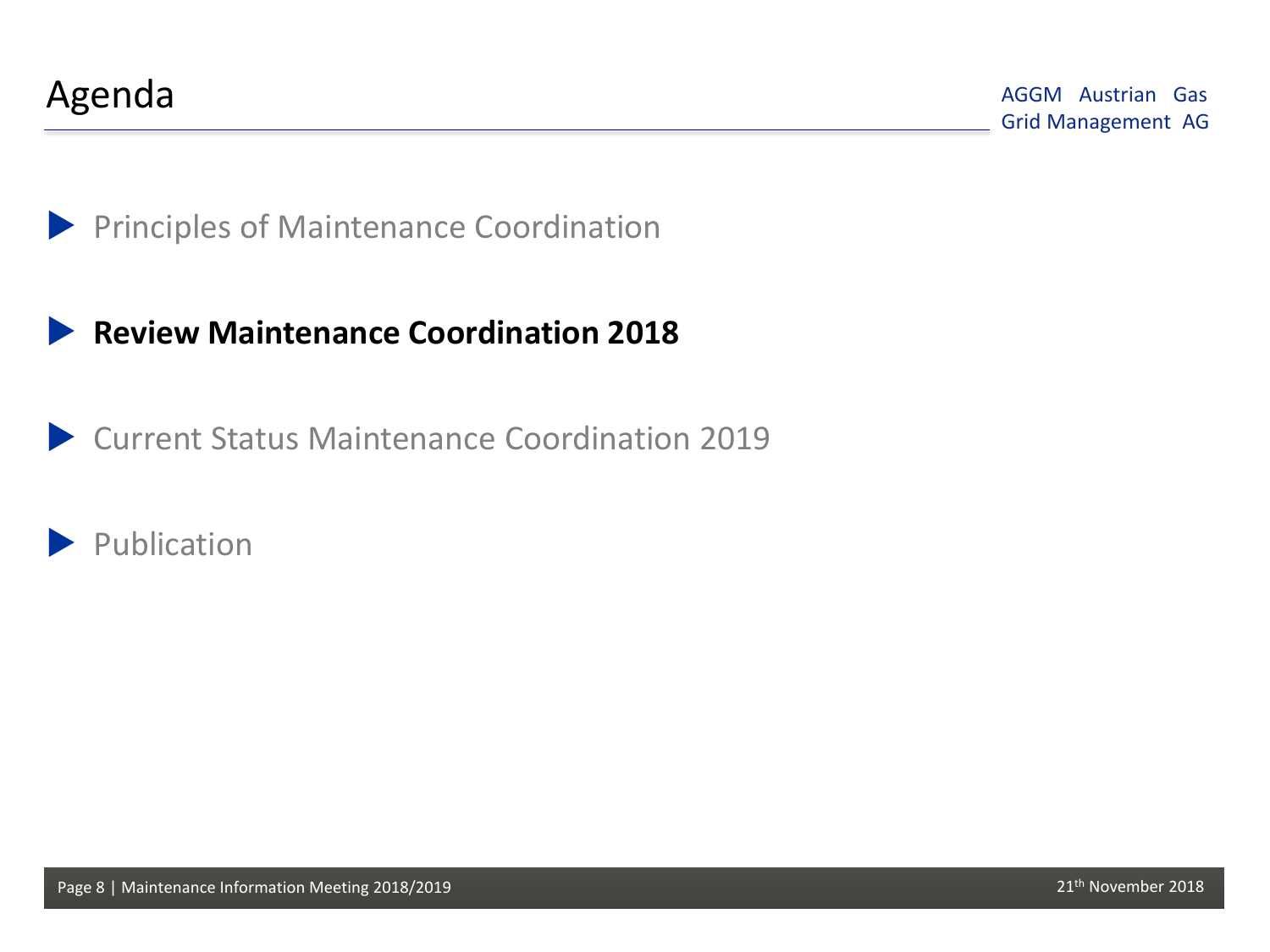- In 2018 up to now 44 maintenance activities of TSOs leading to capacity restrictions at relevant entry/exit points (publication by TSOs and in IAMP of AGGM)
- Trans Austria Gasleitung (TAG) 27 activities
	- $\blacktriangleright$  execution according to annual planning for 2018
	- some changes and new measures during the year
- Gas Connect Austria (GCA) 17 activities
	- execution according to annual planning for 2018
	- resuming operations in Baumgarten prioritized  $\rightarrow$  some measures planned for 2018 not executed
	- additional changes and new measures during the year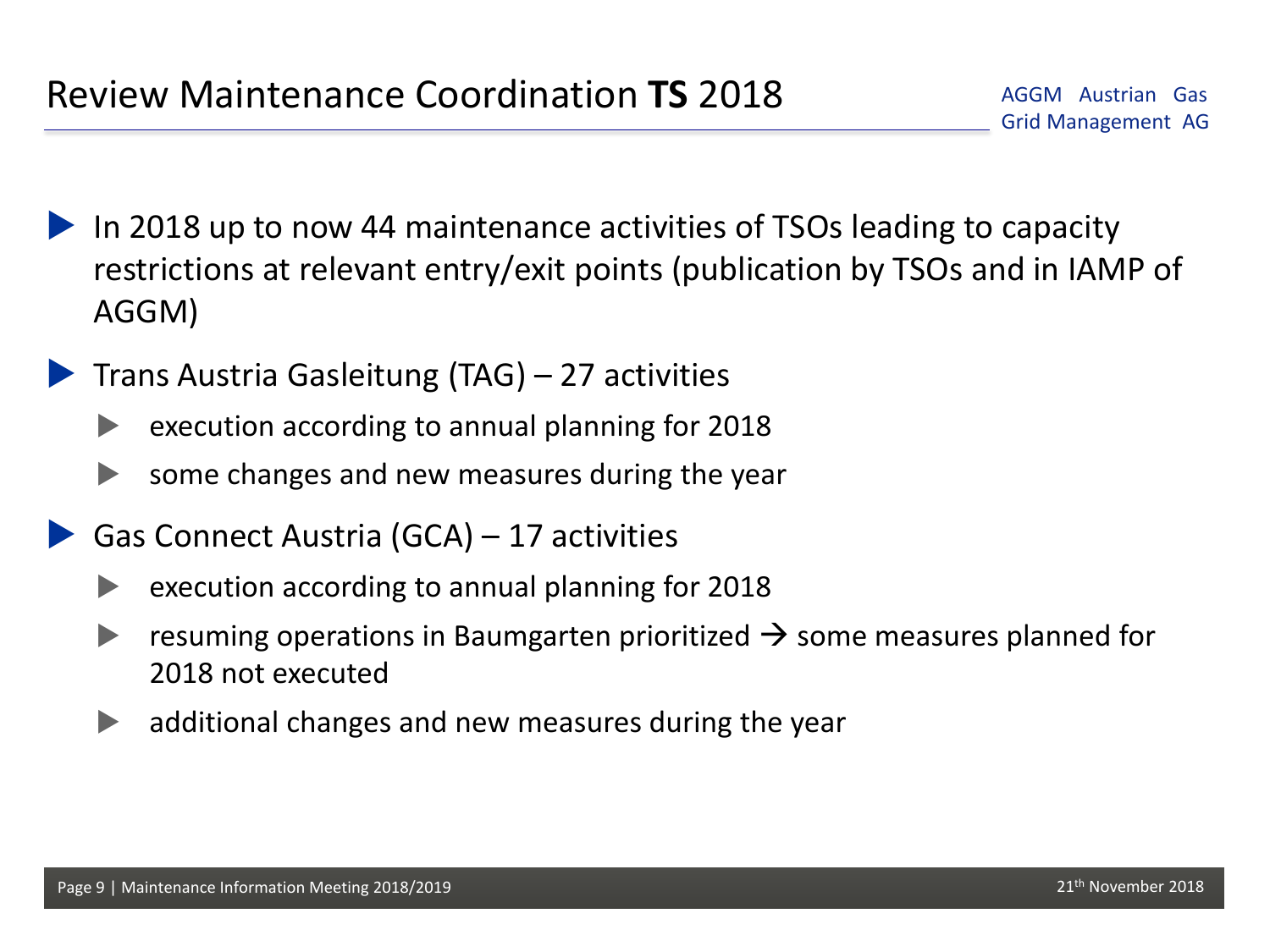- Up to now about 280 maintenance activities registered in 2018 affecting the distribution area – activities in all distribution systems!
- ▶ 2018 dominated by consequences of gas explosion in Baumgarten on 12.12.2018, leading to an interruption between TS and DA in Baumgarten – due to high efforts of GCA in resuming operation step-by-step, effects on market participants could be kept low:
	- 13.3.2018: partial availability entry  $TS \rightarrow DA$
	- 1.5.2018: full availability entry  $TS \rightarrow DA$
	- afterwards interconnection of additional pipelines  $\rightarrow$  redundancy increased
	- 28.9.2018: availability exit DA  $\rightarrow$  TS
- Several challenging maintenance projects 2018, but effective implications on market participants in practice could be kept low:
	- only 5 capacity restrictions at Entry/Exit Points of DA to be published by AGGM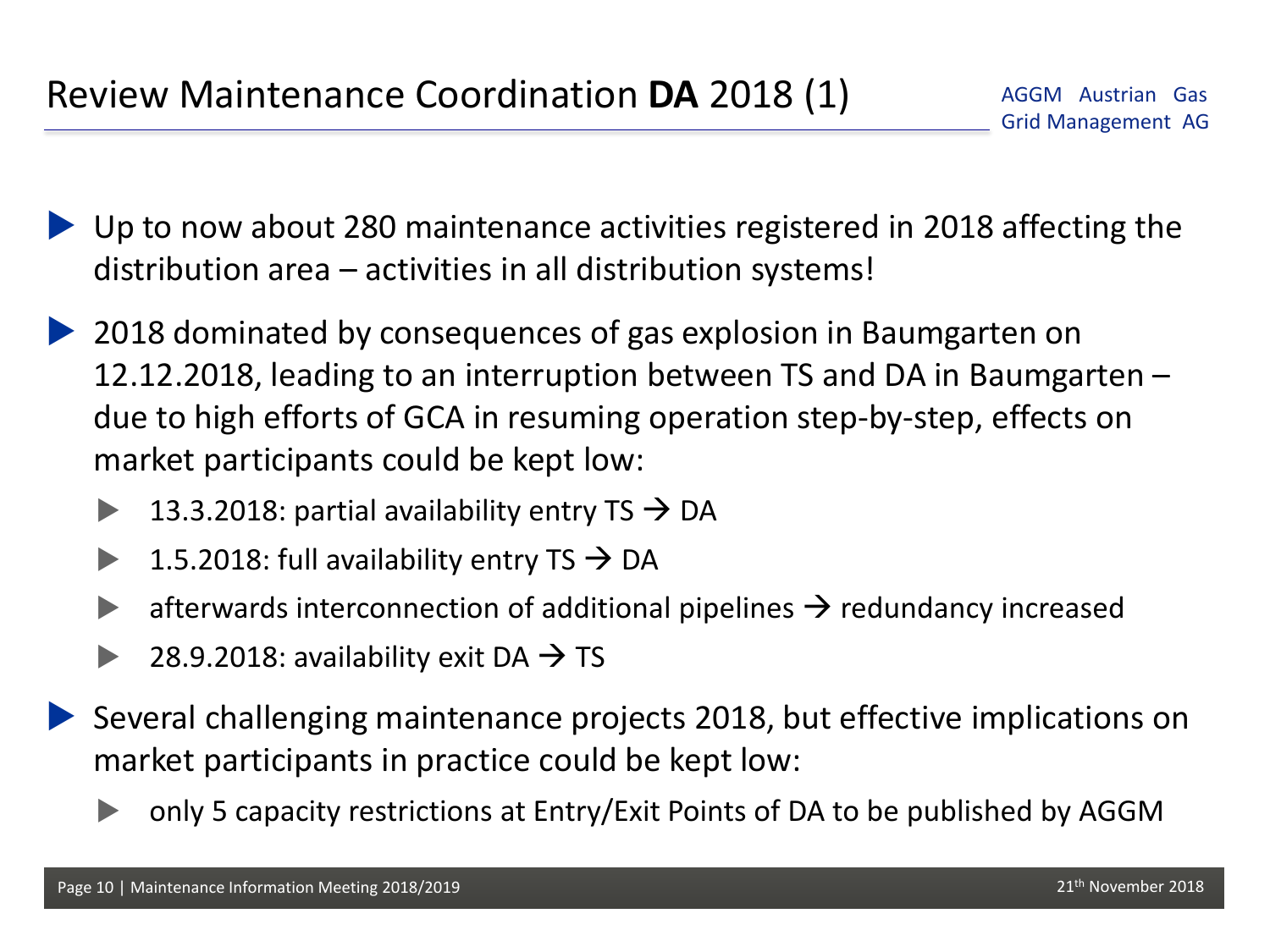Highlights maintenance DA 2018 (excerpts):

- Resuming operation in Baumgarten towards DA step-by-step
- Reconstruction pipeline Auersthal Laa (subproject 2 of 3)  $\rightarrow$  auxiliary transport via Laa to be organized
- Construction works on high pressure pipeline in Salzburg  $\rightarrow$  auxiliary transport via Freilassing to be organized
- Auersthal reverse flow finished and pressure increase Upper Austria in completion
- Several pipeline inspections / pig-runs demanding special operation modes and gas flow conditions in network level 1
- Several ESD Tests and station works in transmission system implicating the DA
- Exchange of valves and insulation spacers  $\rightarrow$  pipeline interruptions and special operation modes in network level 1
- Pipeline reallocation in Liechtenstein  $\rightarrow$  pipeline interruption for interconnection works  $\rightarrow$  supply of downstream systems to be ensured
- New interconnection points between network level 1 and 2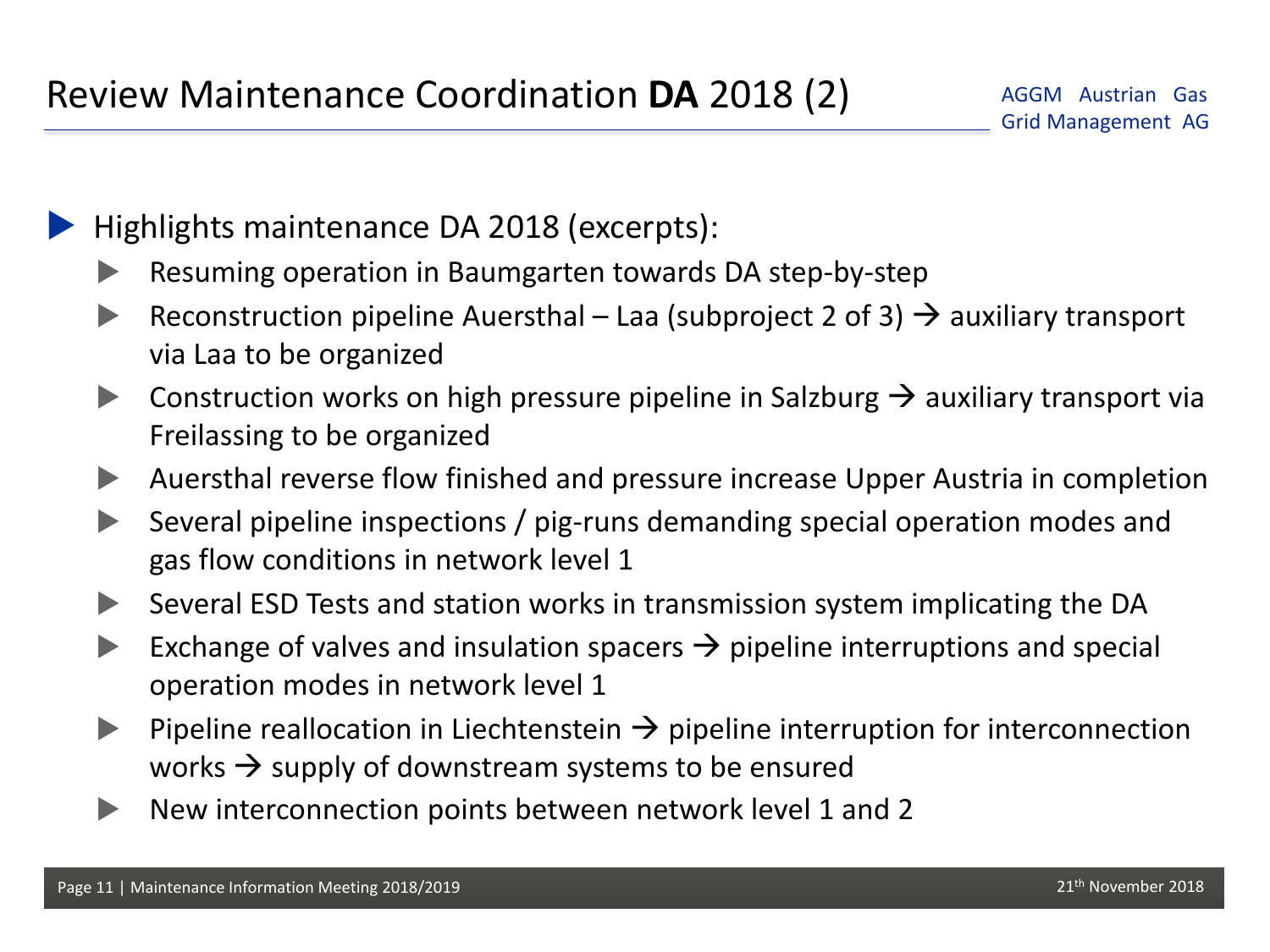

**Principles of Maintenance Coordination** 



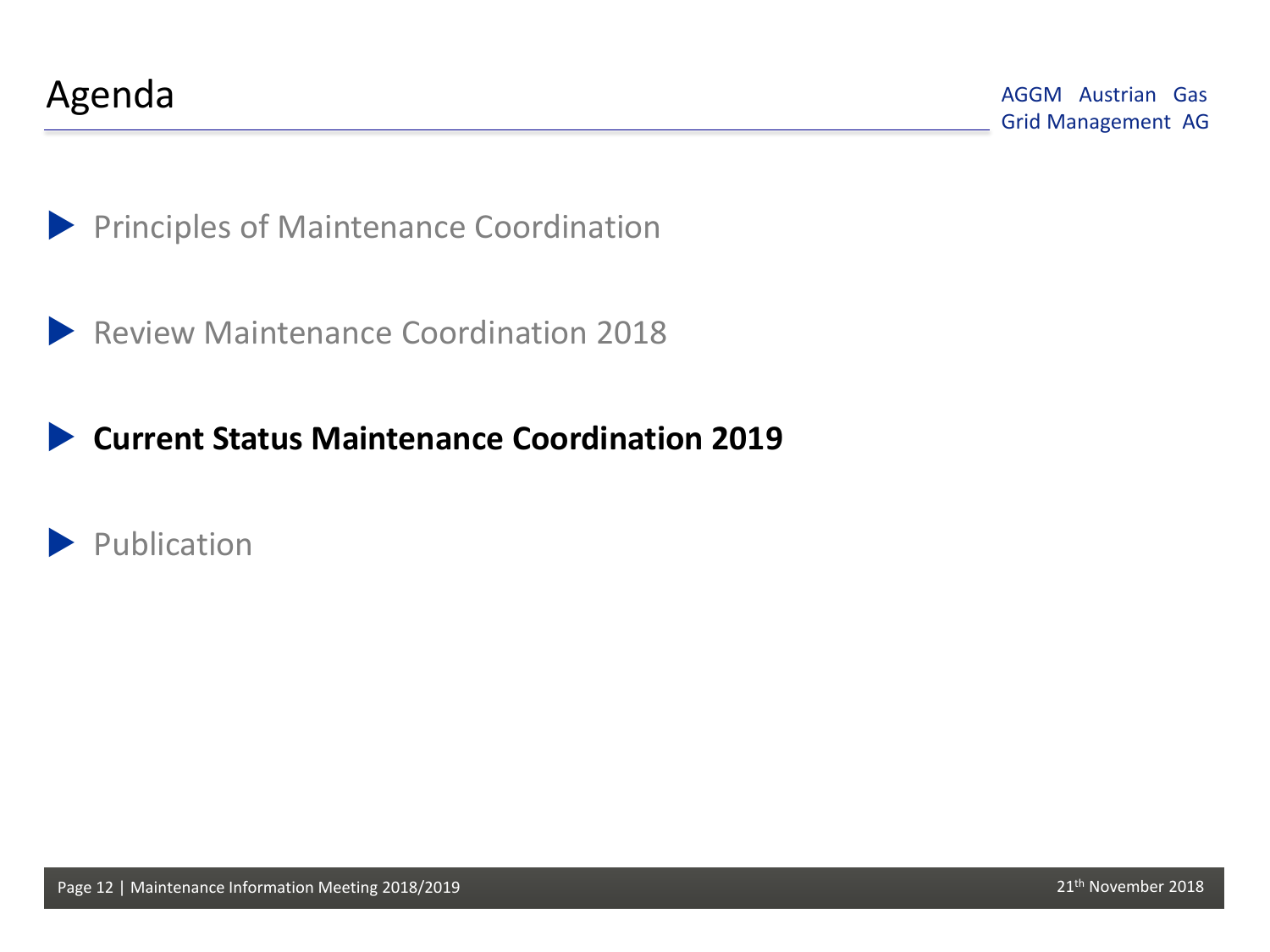- Publication of maintenance activities by TSOs and of IAMP 2019, version 1 by AGGM on 15th November 2018
- **Trans Austria Gasleitung (TAG)** 
	- Several System Tests (few hours)
	- Pipeline works in the areas of St. Paul, Ruden and Arnoldstein and station works in Baumgarten, Grafendorf, Weitendorf and Ruden causing capacity restrictions of several days in July to September
	- Gas Connect Austria (GCA)
		- Several System Tests (few hours)
		- Several Works on (compressor) stations causing longer capacity restrictions (several days) in July and August as well as in October and November
		- Consequences from TAG maintenance activities on the SOL pipeline (Murfeld)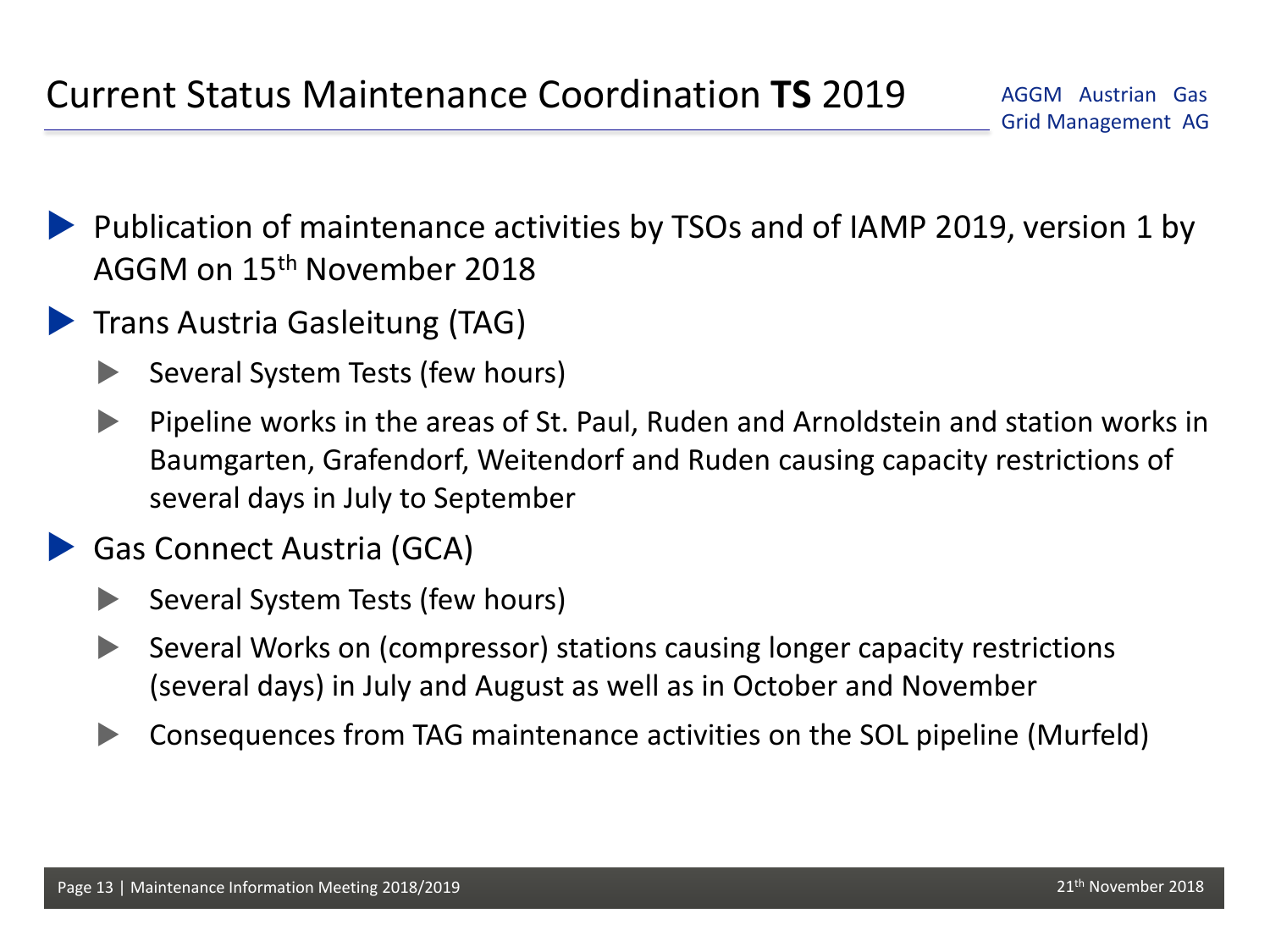- During annual planning 2019 more than 70 activities registered, but currently only two affecting capacities of storage interconnection in DA
	- 1. Station Maintenance in Kronstorf (18.-21.03.2019, 4 days) interruption of interconnection between Lower and Upper Austria
	- 2. ESD Tests Baumgarten (28.05.2019, 8 hours)

AGGM Evaluation of the consequences of maintenance activities 2019

- Annual capacity booking of storage and production facilities not yet finished
- Parameters of the standard capacities 2019 to be derived by AGGM
- Current publication of IAMP for DA contains draft evaluation based on capacity data 2018
- Capacity relevant maintenance activities 2019 of the SSOs and PSOs in DA
	- Maintenance weeks of the RAG storage facilities in April and October 2019
	- Annual maintenance OMV Production Aderklaa (Sep. 2019) published by OMV Austria Exploration & Production GmbH on CEGH REMIT platform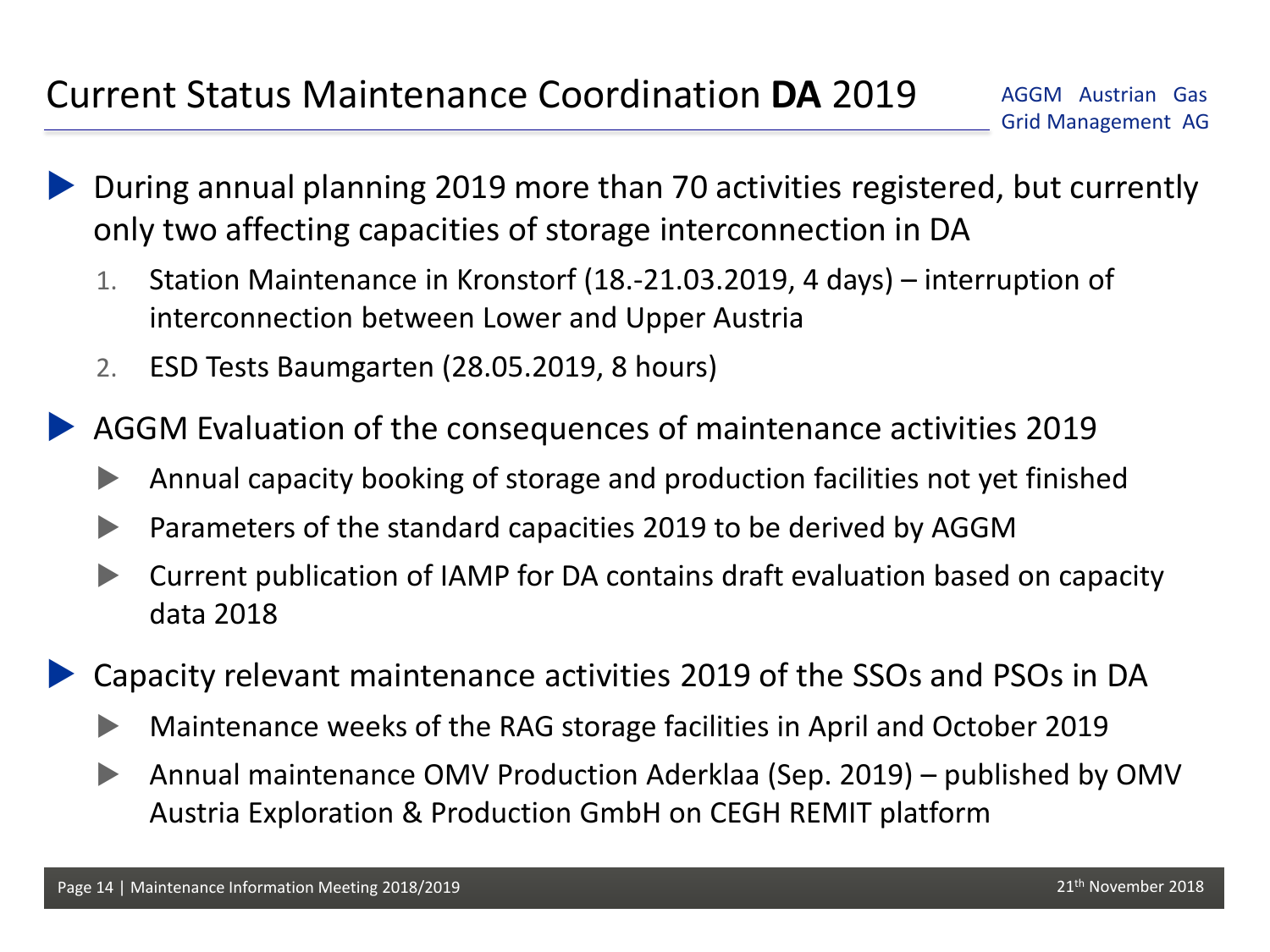Reconstruction of pipeline Auersthal – Laa (subproject 3 of 3) from  $27<sup>th</sup>$  to  $30<sup>th</sup>$ August 2019  $\rightarrow$  another auxiliary transport via Laa to be organized by AGGM in order to ensure end consumer supply of the north-eastern parts of Lower Austria

## Technical demand:

- Delivery via cross-border interconnection point Hevlín Laa/Thaya in MA East
- 4 gas days:  $27<sup>th</sup>$  to  $30<sup>th</sup>$  August 2019
- Gas supply volume: 110 to 140 MWh/h (linear) to be determined
- Execution by means of a Swap Service (as in 2017 and 2018 \*)
	- AGGM hands over volume to contractor via trading nomination at CEGH VTP
	- Simultaneously, the contractor hands over the respective volume at interconnection point Hevlín – Laa/Thaya

Public Call for Tender for the Swap Service by AGGM in spring 2019

For details refer to: [Auxiliary](https://www.aggm.at/files/get/de4ca5bb653e921cc1fc121821435224/Auxiliary_transport_Laa_2018.pdf) [transport](https://www.aggm.at/files/get/de4ca5bb653e921cc1fc121821435224/Auxiliary_transport_Laa_2018.pdf) [Laa](https://www.aggm.at/files/get/de4ca5bb653e921cc1fc121821435224/Auxiliary_transport_Laa_2018.pdf) [2018](https://www.aggm.at/files/get/de4ca5bb653e921cc1fc121821435224/Auxiliary_transport_Laa_2018.pdf)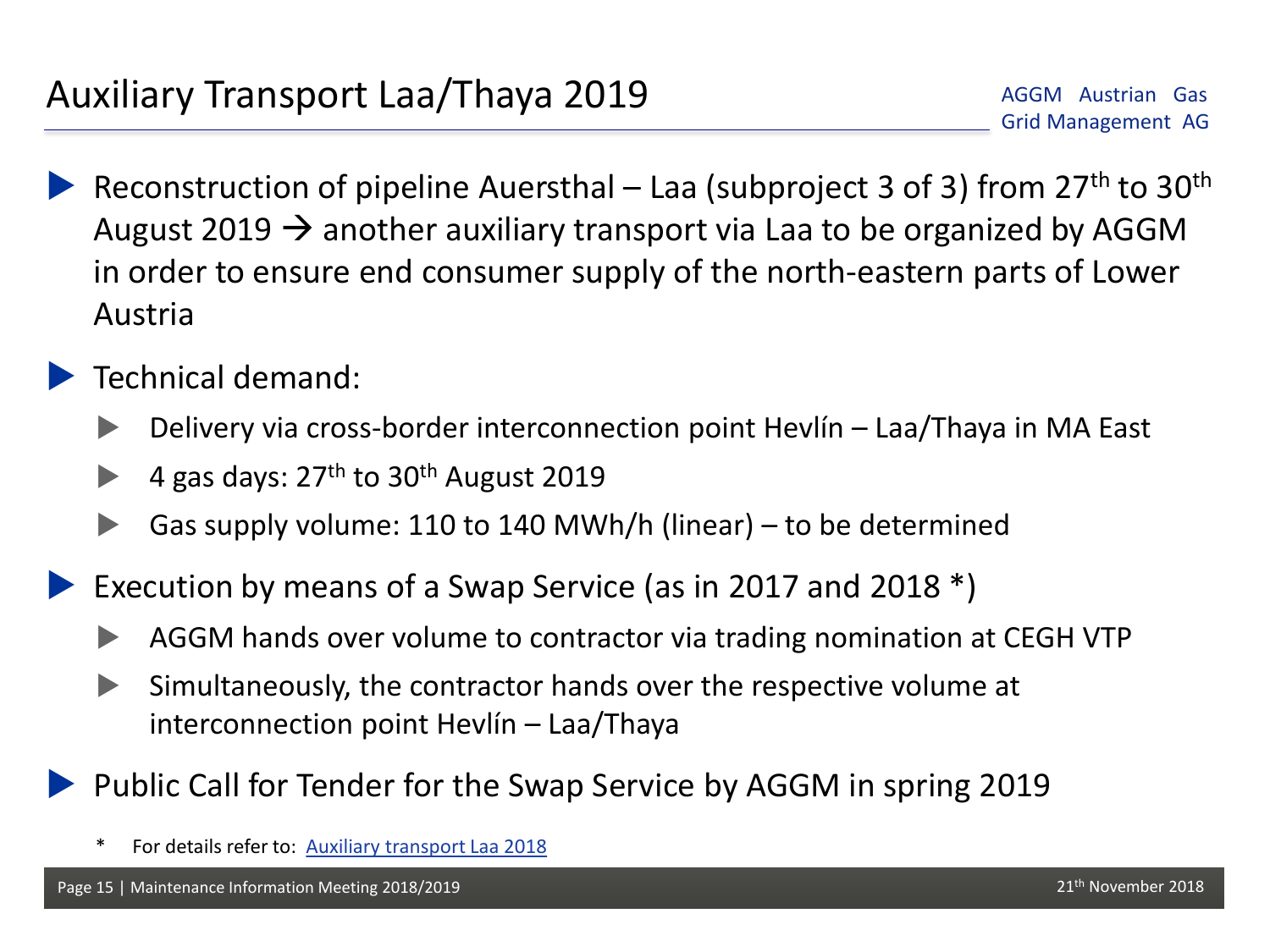

**Principles of Maintenance Coordination** 

Review Maintenance Coordination 2018

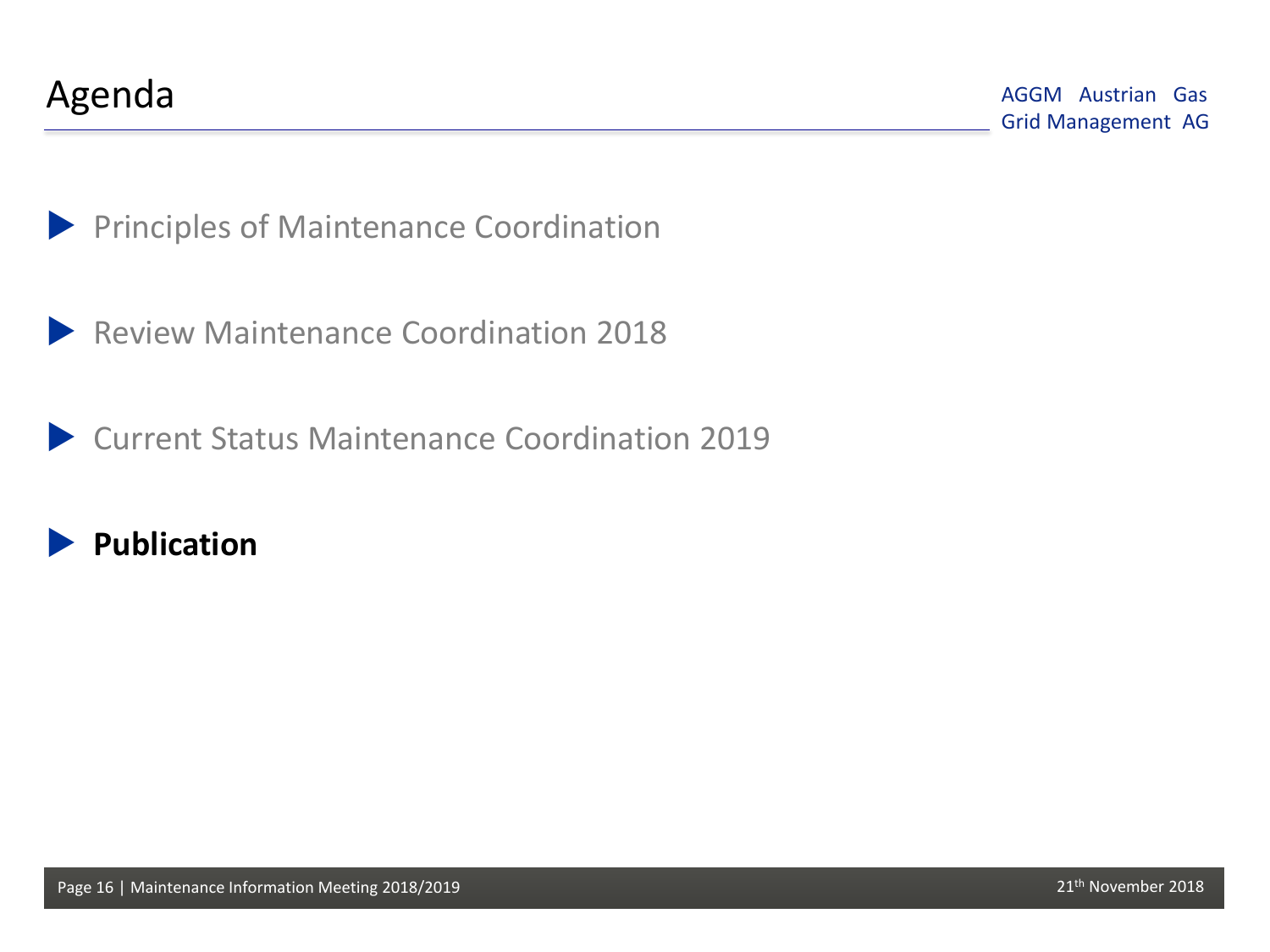Integrated Annual Maintenance Plan (IAMP) on AGGM website: <https://www.aggm.at/en/network-information/maintenance-coordination>

- Page 1: Synopsis of capacity relevant maintenance activities of Austrian TSOs
- Page 2: capacity restrictions at entry/exit points in DA caused by maintenance work as well as synopsis of capacity relevant maintenance activities of Austrian SSOs/PSOs
- Capacity restrictions at entry/exit points in DA caused by maintenance work are additionally published by means of versioned UMMs per entry/exit point on the CEGH REMIT platform (NEW!)

<https://www.gashub.at/remit>

- AGGM provides on its website links to maintenance publications of the relevant system operators in Austria and of the TSOs in neighbouring countries <https://www.aggm.at/en/network-information/maintenance-coordination>
- E-mail address [instandhaltung@aggm.at](mailto:instandhaltung@aggm.at) for maintenance communication with AGGM in operation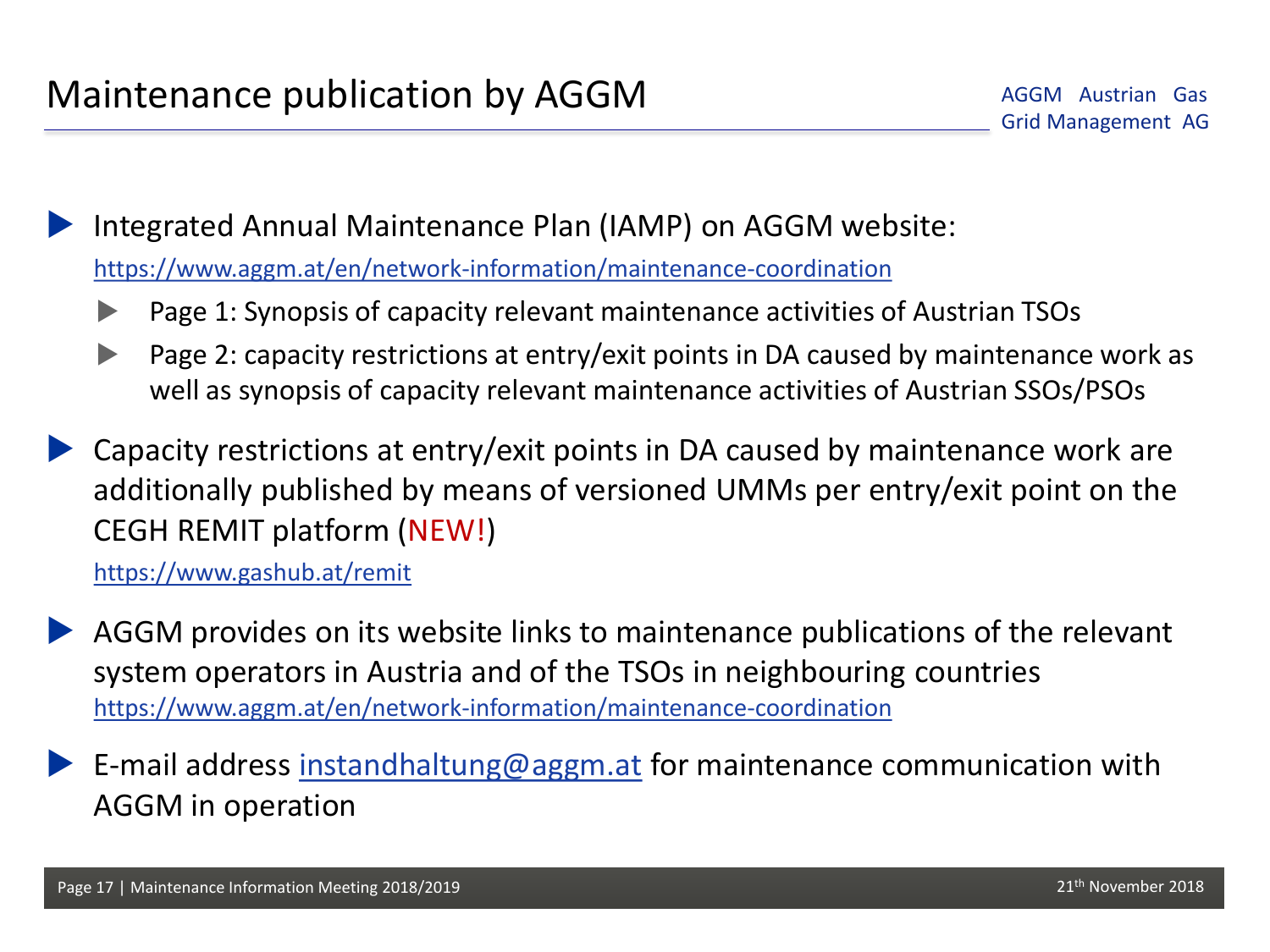- Effort to reduce the number of different REMIT platforms  $\rightarrow$  AGGM, Gas Connect Austria, OMV Gas Storage Austria and OMV Austria Exploration & Production will be publishing inside information on the CEGH REMIT platform in the future
	- CEGH REMIT platform [\(https://www.gashub.at/remit](https://www.gashub.at/remit))
		- listed by ACER as "Inside Information Platform"  $\rightarrow$  standards observed
		- Relaunch of platform accomplished  $\rightarrow$  option to create templates and use wildcards in postings
		- $\blacktriangleright$  Publication freely available (RSS feed and e-mail notifications)
		- Free registration service for individual inside information publications
- UMMs of AGGM from now on via CEGH REMIT platform only
- AGGM Newslet[te](https://platform.aggm.at/mgm/news/newsletter/list.do)r and AGGM Info will continue to be available on the [AGGM Platform](https://platform.aggm.at/mgm/news/newsletter/list.do?lang=en)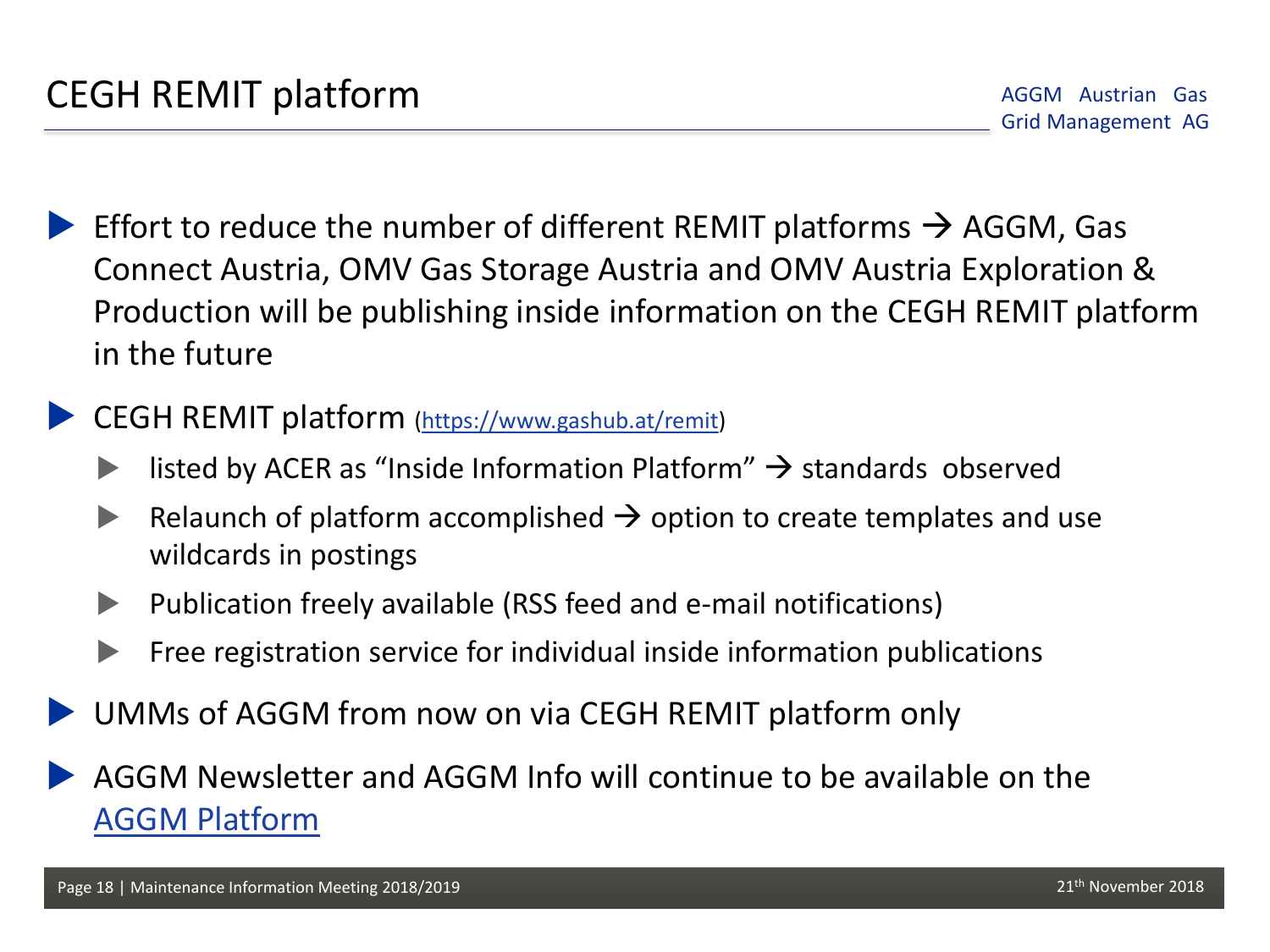- **Publication of the amended IAMP including DA (based on draft evaluation of** the capacity restrictions) on the AGGM website (end of November 2018)
- Confirmation of the announced maintenance activities in DA for 2019, including AGGM-ID, to the respective system operator by AGGM (Dec. 2018)
- $\blacktriangleright$  Final evaluation of the capacity restrictions in DA as soon as the definitive capacity data for 2019 are available  $\rightarrow$  amendment of the IAMP and publication of the respective UMMs by AGGM till mid of January 2019
- Introduction of document ("questionnaires") exchange via SharePoint platform – will be announced to the relevant system operators
- Enhancement of IAMP presentation planned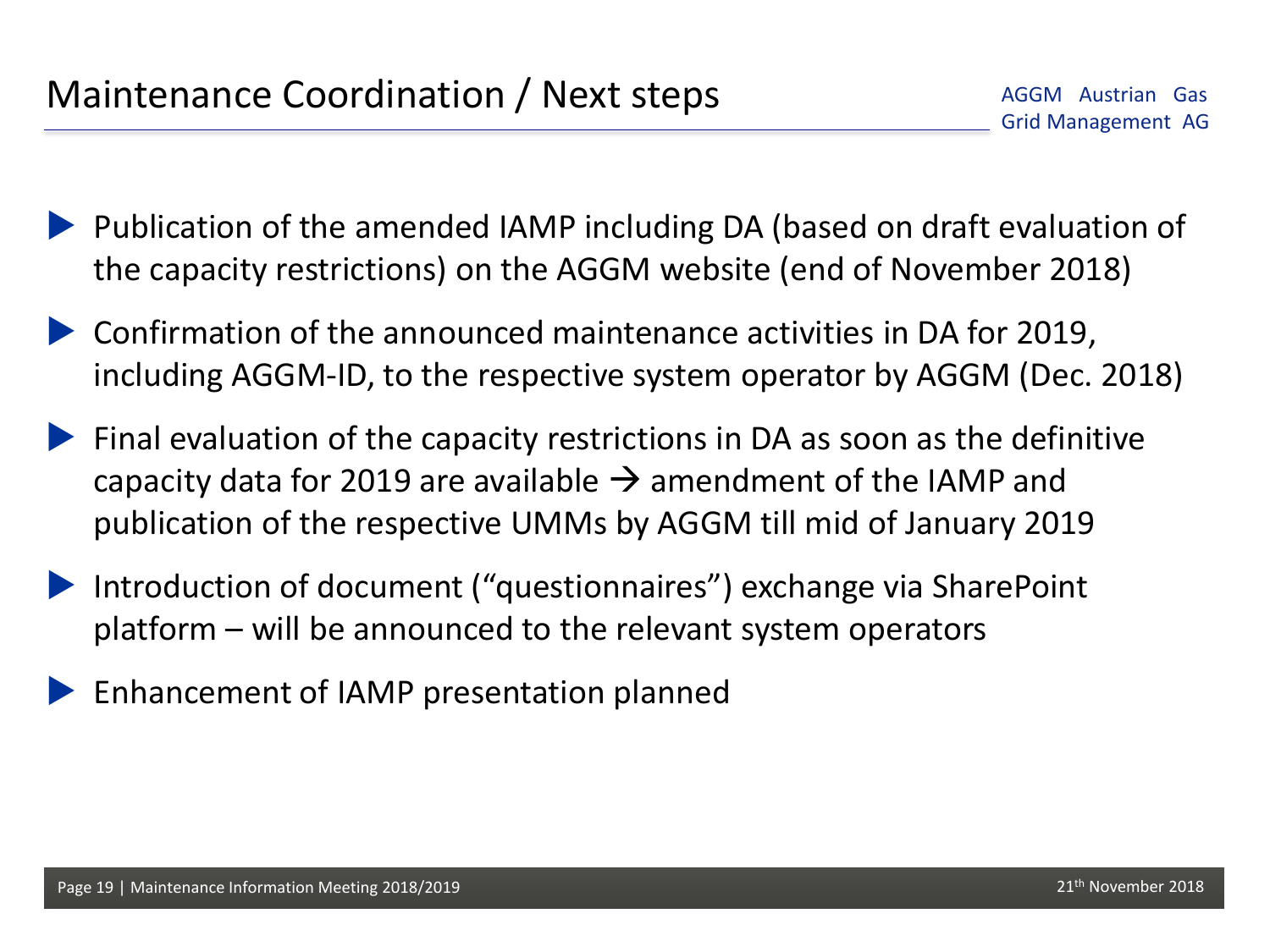## **Wolfgang Weilguny**

Floridsdorfer Hauptstraße 1 floridotower 1210 Vienna Austria Phone: +43 (1) 27 560-28860 Fax: +43 (1) 27 560-628860 wolfgang.weilguny@aggm.at www.aggm.at